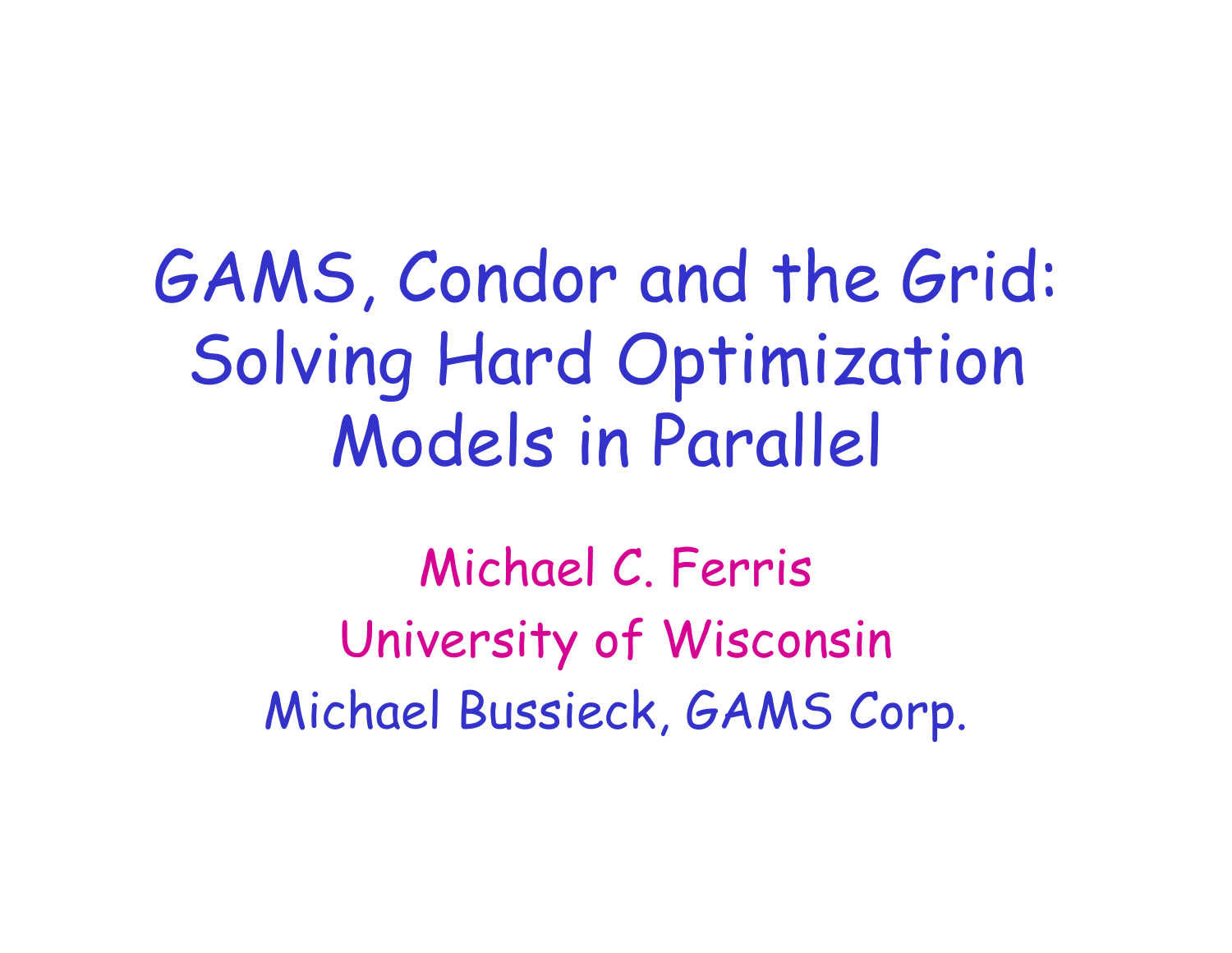## What is Grid Computing?

- **A pool of connected computers managed and available as a common computing resource**
- **Effective sharing of CPU power**
- •**Massive parallel task execution**
- •**Scheduler handles management tasks**
- $\bullet$ **E.g. Condor, Sun N6 Grid Engine, Globus**
- •**Can be rented or distributively owned**
- •**Licensing, communication and security issues**

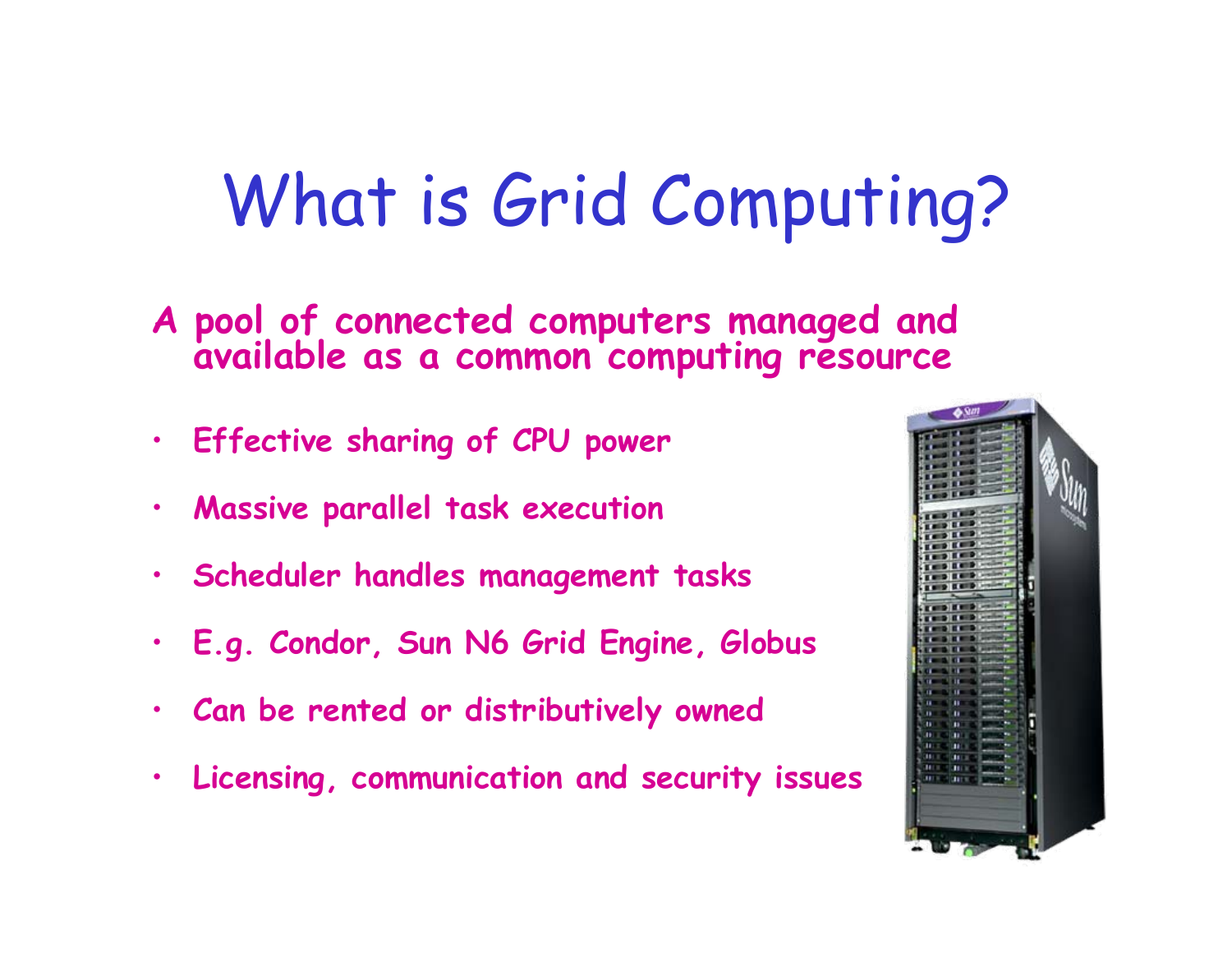### Condor Features

- • Uses dedicated clusters and cycles from desktop workstations (> 1000 machines available for "ferris")
- • Heterogeneous machines, with or without shared file system
- •Machines updated regularly
- • Fault tolerance
	- –Jobs submitted are eventually executed
- •Available for download, configurable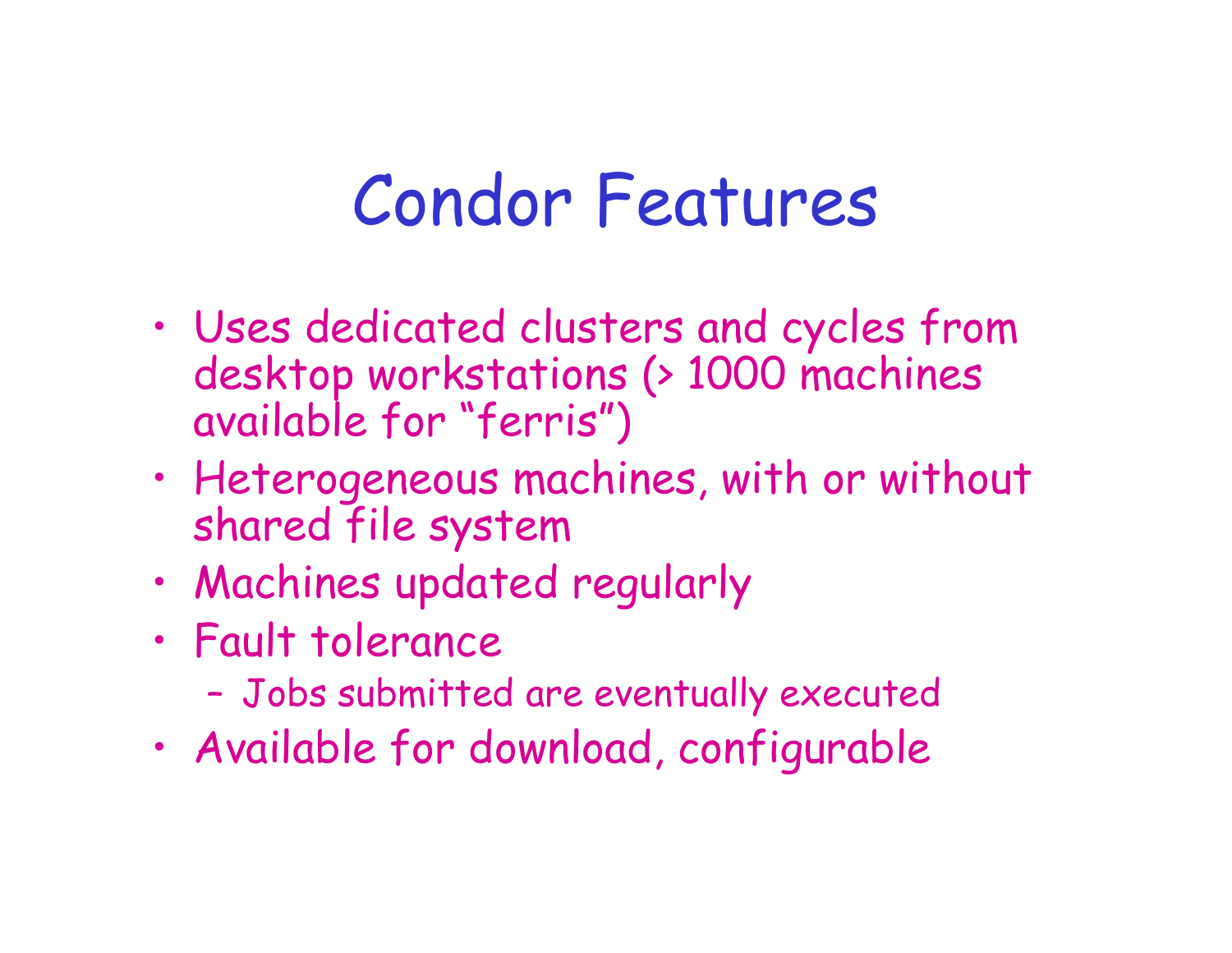### Can we use it effectively?

- • High throughput not high performance computing (modify perspective)
- • New modeling features of GAMS facilitate use of grid computation and sophisticated solvers
- • Optimization expertise shared with computational engines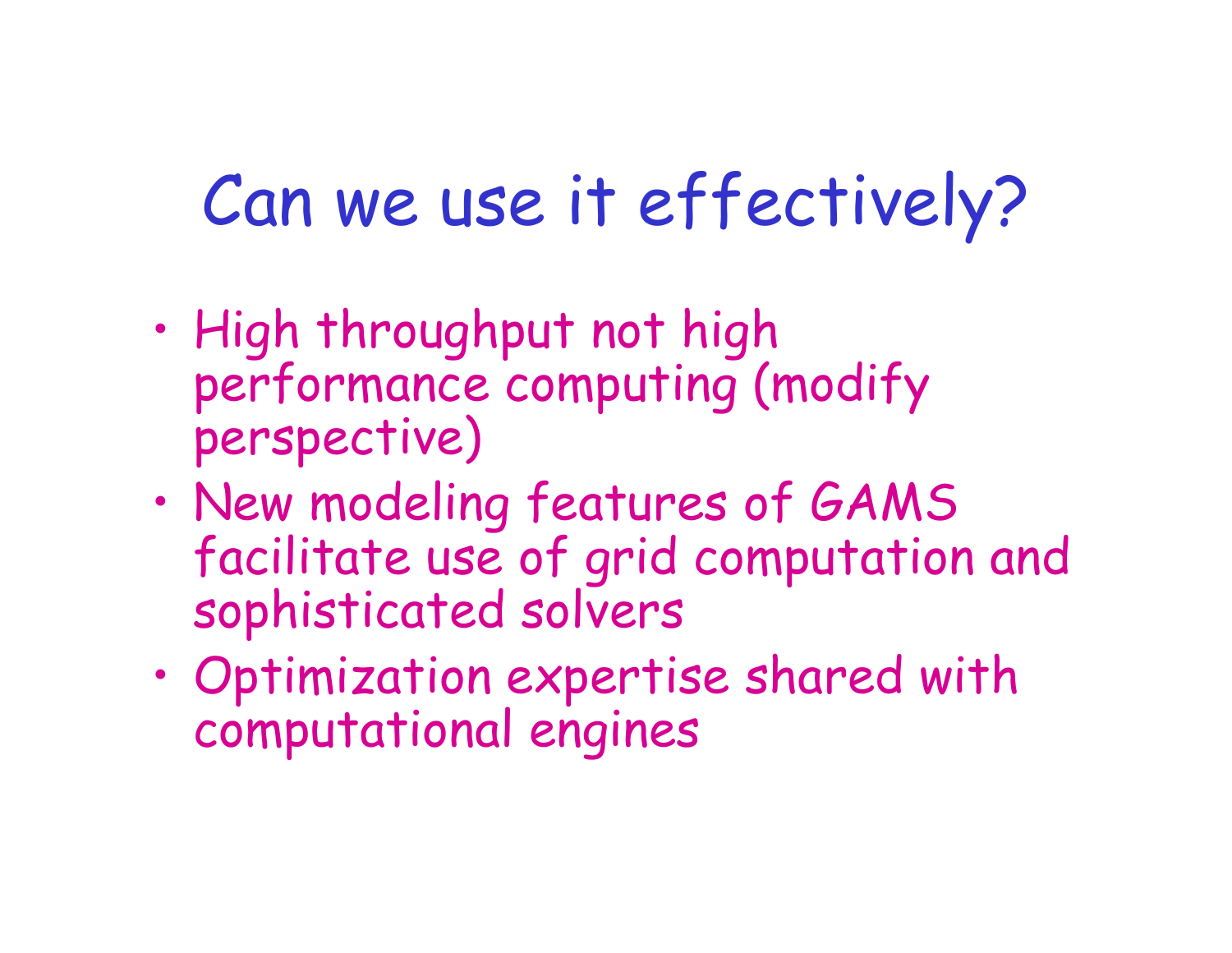### Typical Application for GAMS

```
demand = 42; cost = 14;solve mymodel mymodel min obj using minlp
;
report = report = var.l
;
```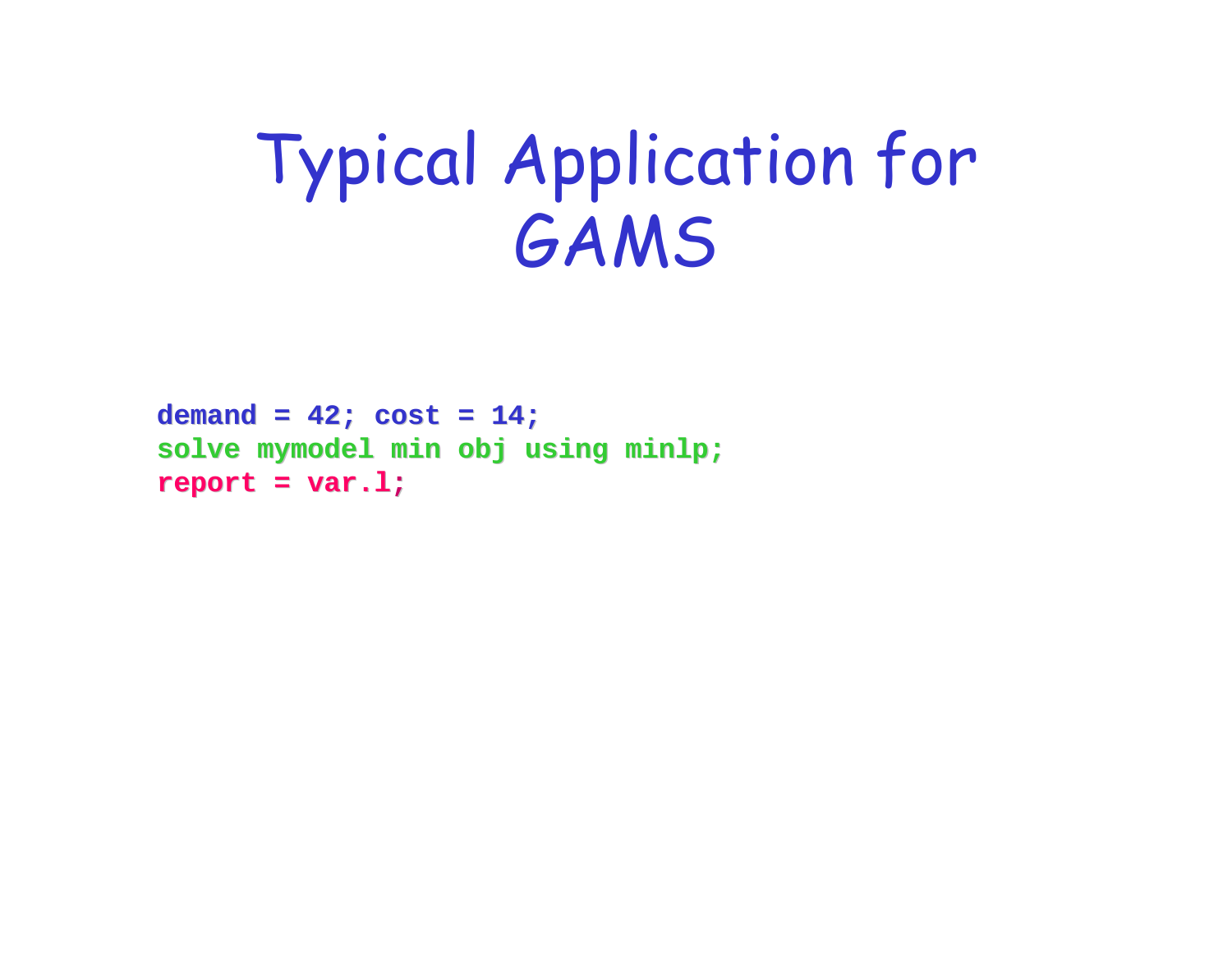## Typical Application for GAMS

```
loop(scenario loop(scenario
,
   {\tt demand=sdemand} ({\tt scenario} ; {\tt cost=scost} ({\tt scenario} ;
    solve mymodel mymodel min obj using minlp
;
   report(scenario report(scenario)=var.l
report(scenario report(scenario) = var.l););
```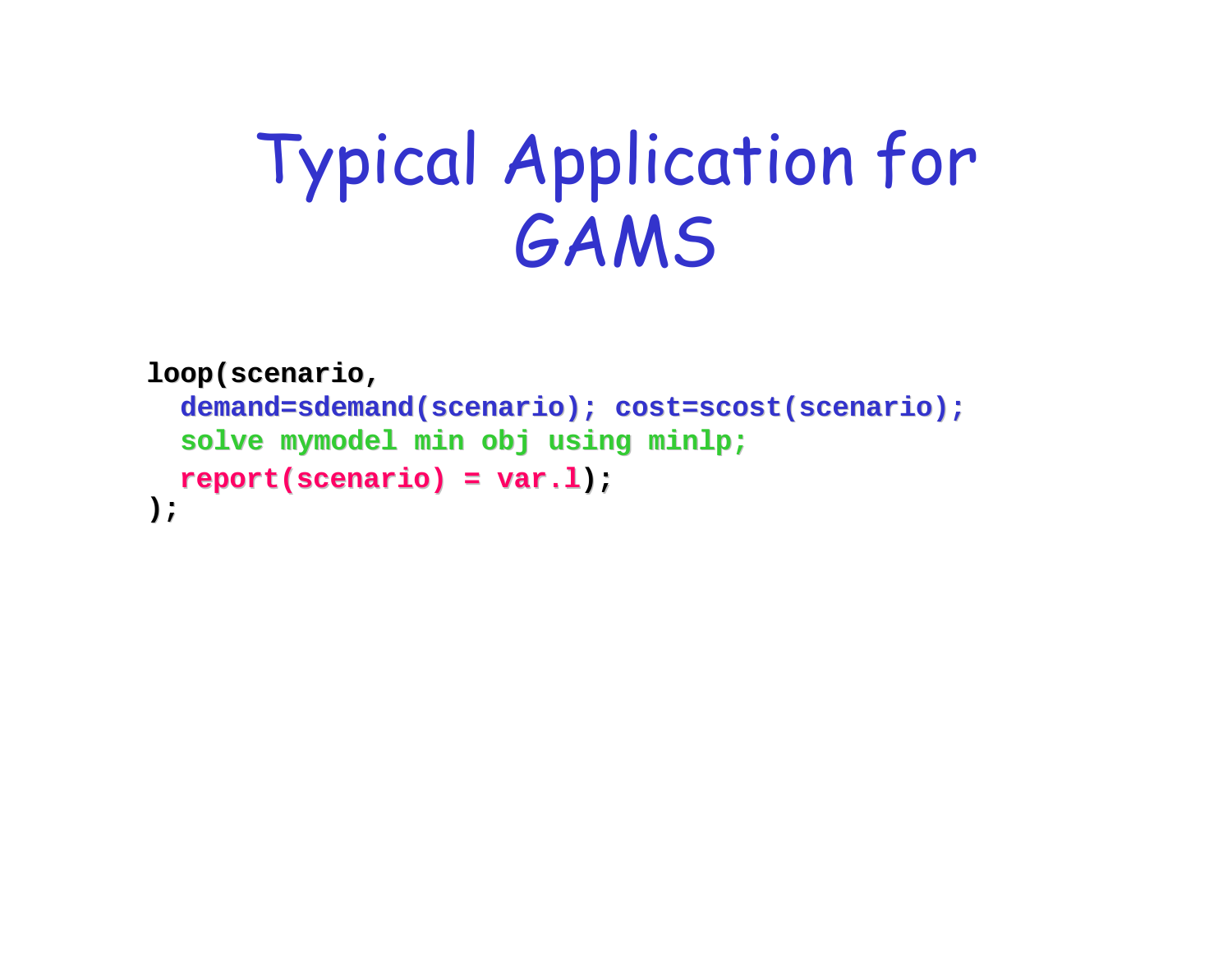## Typical Application for GAMS & Grid

```
mymodel.solvelink mymodel.solvelink=3;
loop(scenario loop(scenario
,
   {\tt demand=sdemand} ({\tt scenario} ; {\tt cost=scost} ({\tt scenario} ;
   solve mymodel mymodel min obj using minlp
;
   h(scenario h(scenario)=mymodel.handle mymodel.handle);
repeat
   loop(scenario$h(scenario),
      if(handlestatus(h(scenario if(handlestatus(h(scenario)),
```

```
mymodel.handle mymodel.handle
=h(scenario h(scenario); h(scenario h(scenario)=0; 
           execute_loadhandle execute_loadhandle mymodel mymodel
;
          report(scenario report(scenario)=var.l);
   if(card(h if(card(h), execute 'sleep 1'); ), execute 'sleep 1');
until card(h)=0 or timeelapsed timeelapsed > 100;
```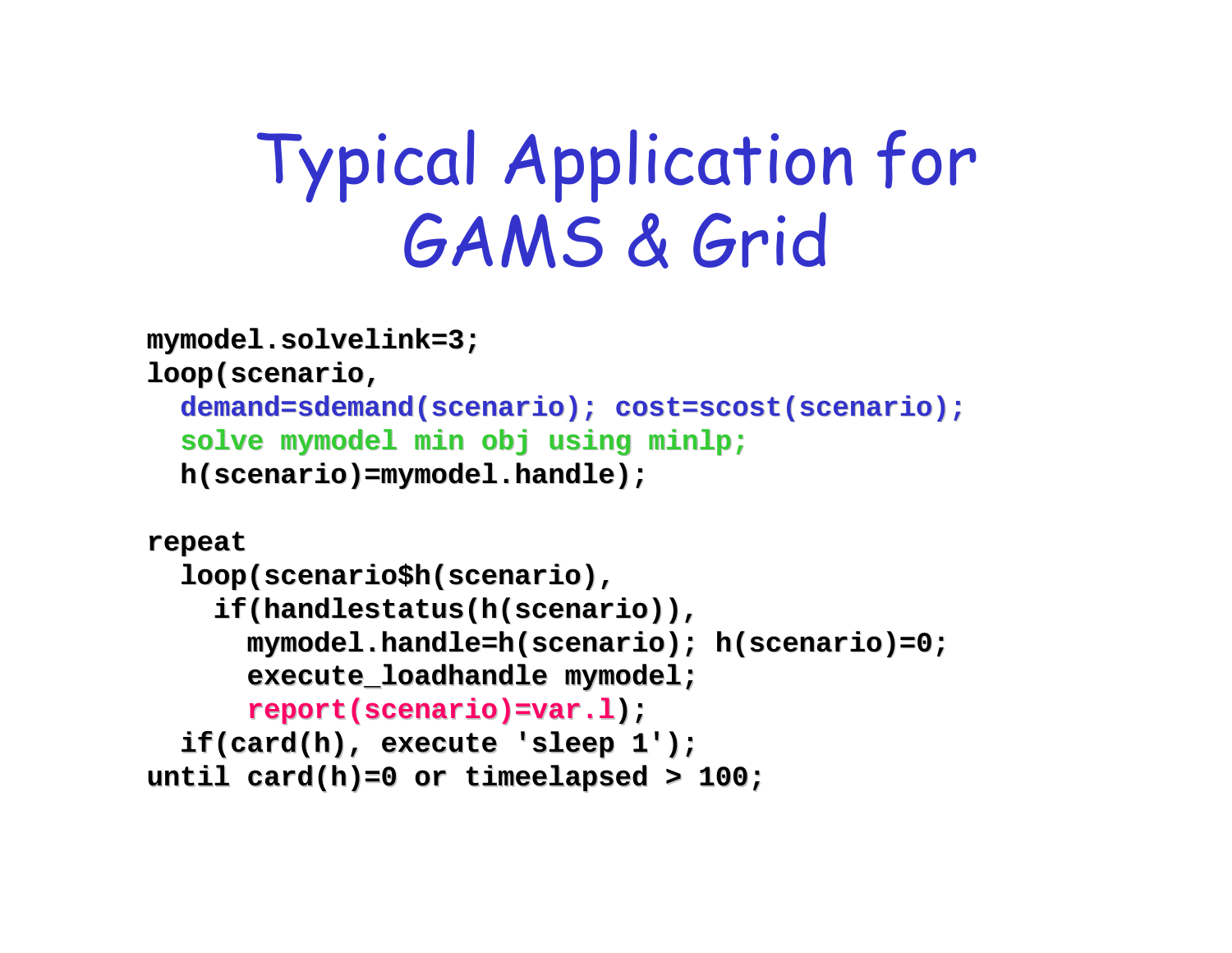# Multiple Solvers/Platforms

- • Can use all supported solvers including:
	- –CPLEX, XPRESS, PATH, SNOPT, MOSEK
- • Runs on multiple platforms using heterogeneous machines for solvers
- • Can interleave solutions on host and worker, maintains data confidentiality
- •Available right now!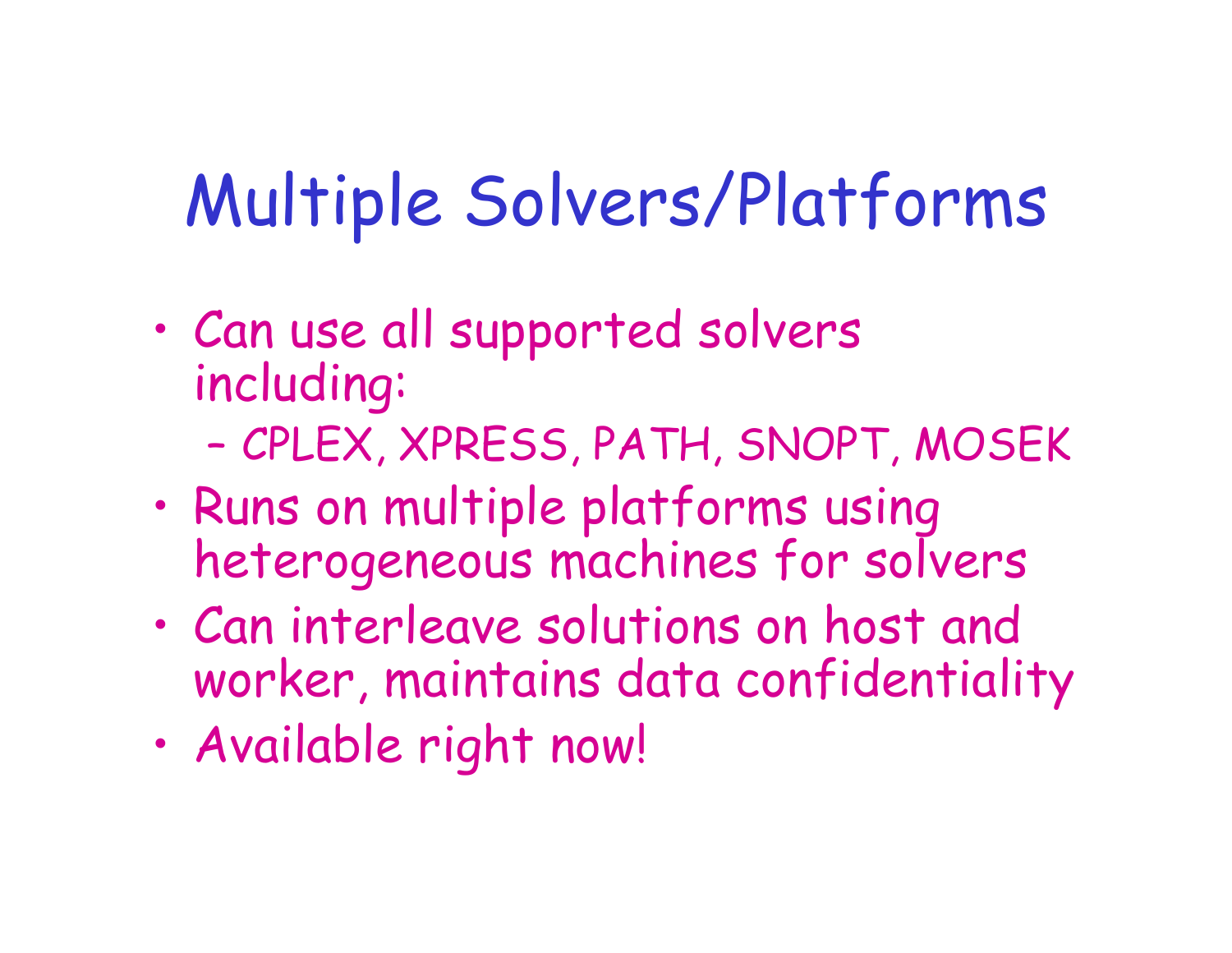#### Feature Selection

- •Select best features for classification
- •Evaluate with 10-fold cross validation
- • Perform validation multiple times
	- Reduce variance
	- Obtain better estimate
- •Each validation creates 10 jobs
- • Perform 20 concurrent validations
	- –Generates 200 independent problems
	- –Each problem is an integer program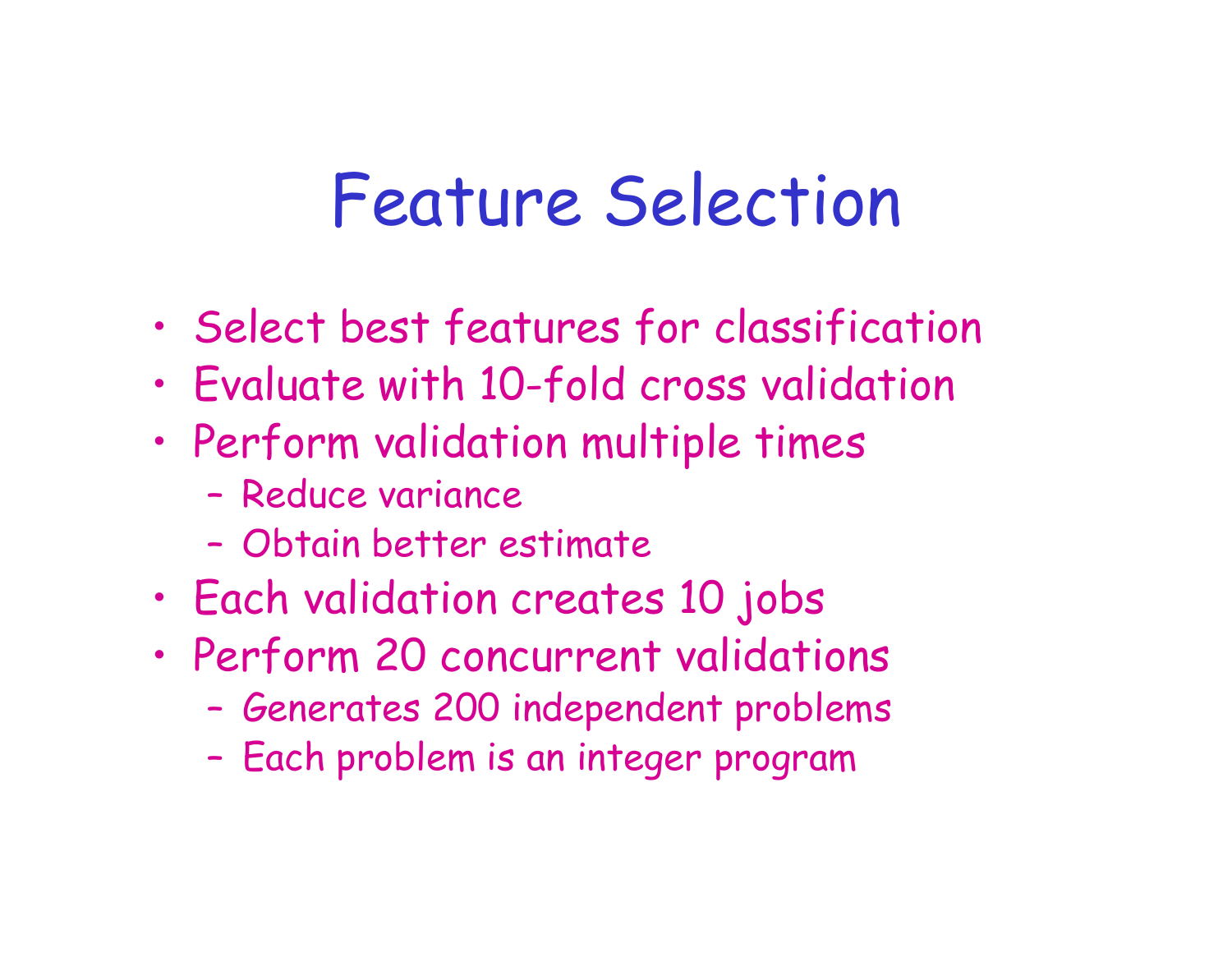# Radiotherapy Treatment



- Fire from multiple angles
	- Superposition allows high dose in target, low elsewhere





 Beam shaping via collimator

П

- $\mathcal{L}_{\mathcal{A}}$  Other enhancements
	- Sampling allows good angles to be determined quickly and in parallel



 $5<sup>2</sup>$ 10 15 20 25

Angles

15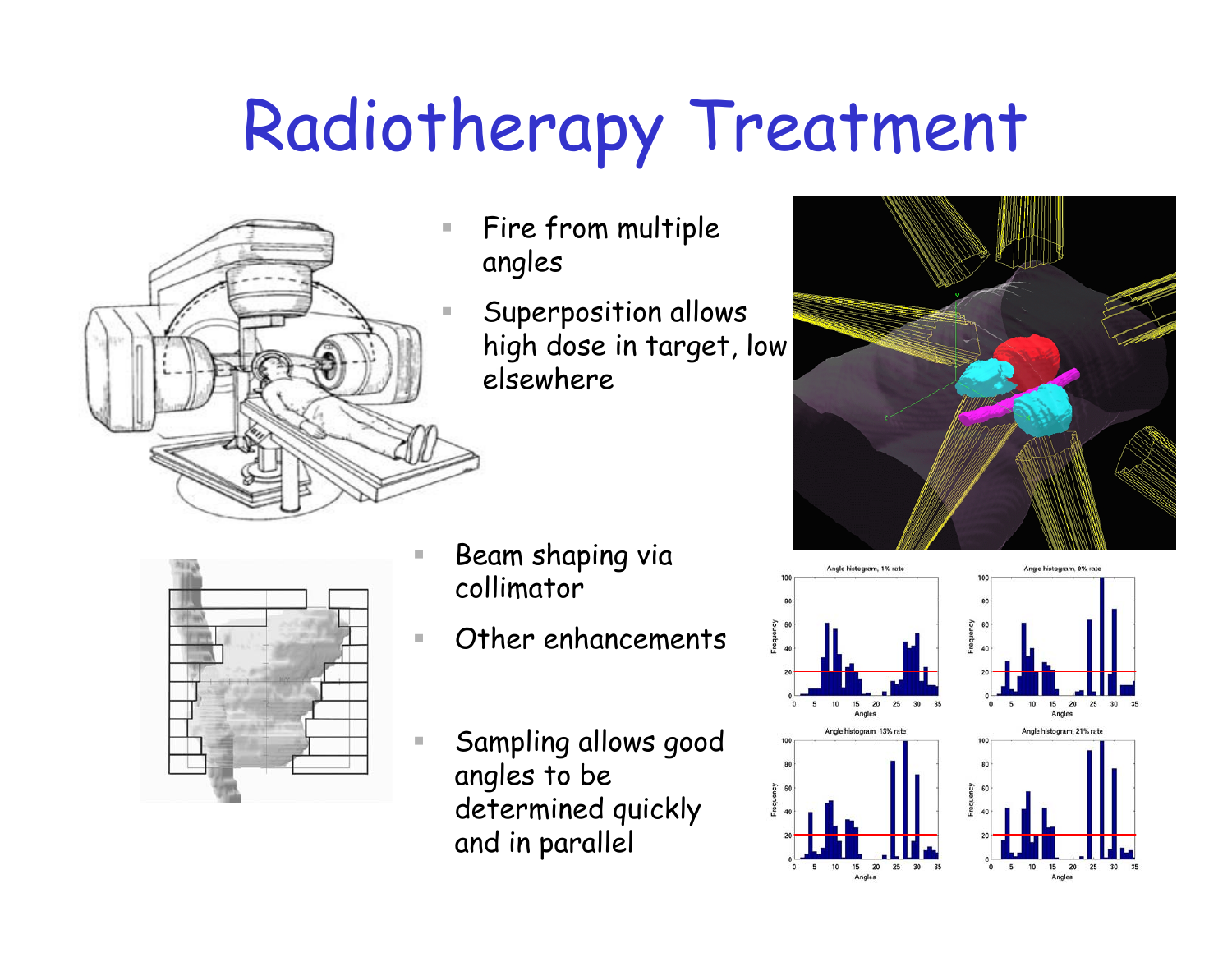## Massively Parallel MIP

- • **MIP/B&C Algorithm ideal to parallelize**
	- – **Master/Worker Paradigm (process nodes in parallel)** 
		- **Software: FATCOP/Condor, BCP/PVM, PICO/MPI**
	- – **A-priori subdivision into <sup>n</sup> independent problems**
		- **Seymour problem solved that way**
	- – **Open Pit Mining (openpit in GAMS Model library)**
		- **Partition integer variables to subdivide model into 4096 sub-problems**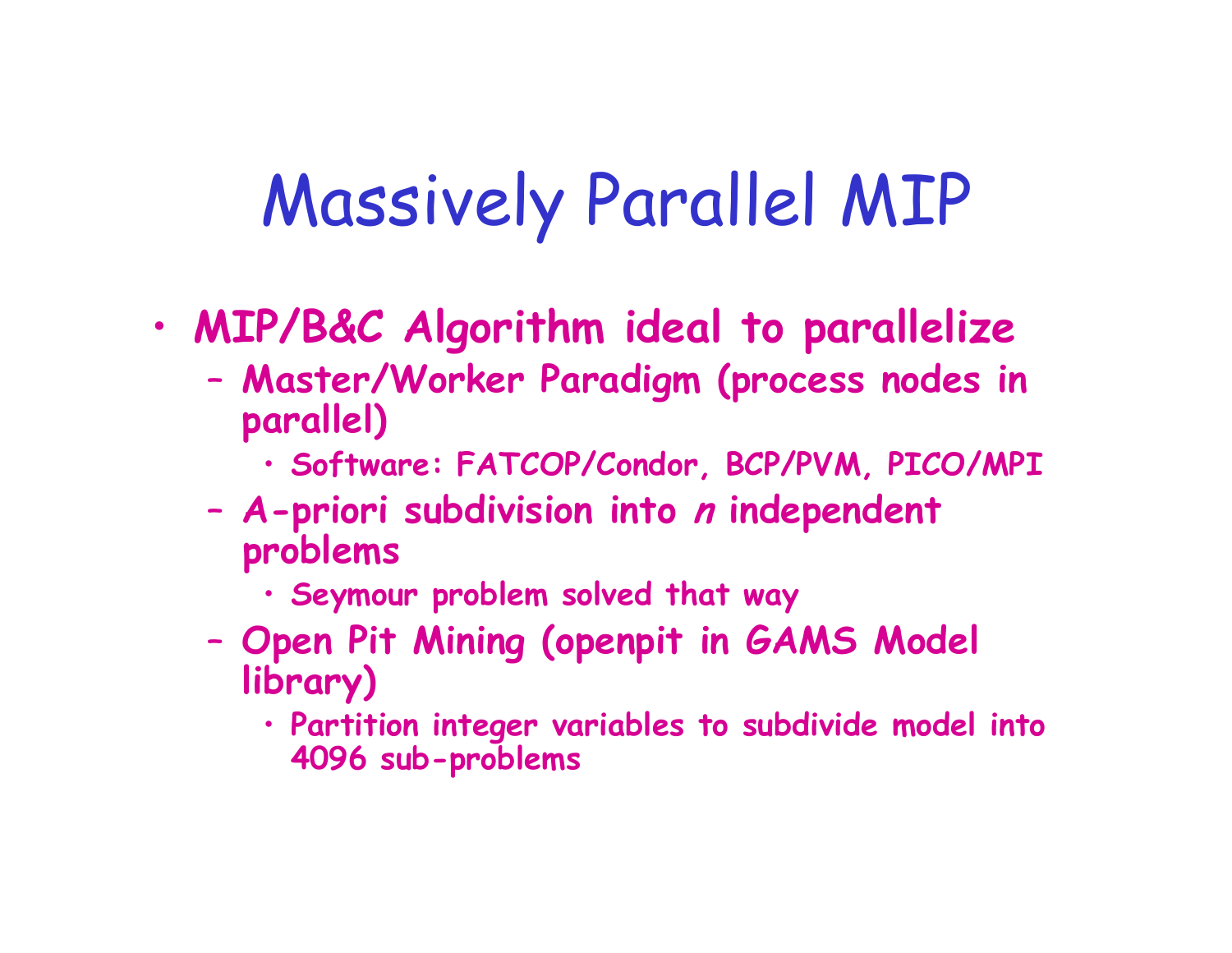### 4096 MIPS on Condor Grid



- •Submission started Jan 11, 16:40
- •All jobs submitted by Jan 11, 23:00
- • All jobs returned by Jan 12, 12:40
	- –20 hours wall time, 5000 CPU hours, Peak # CPU's: 500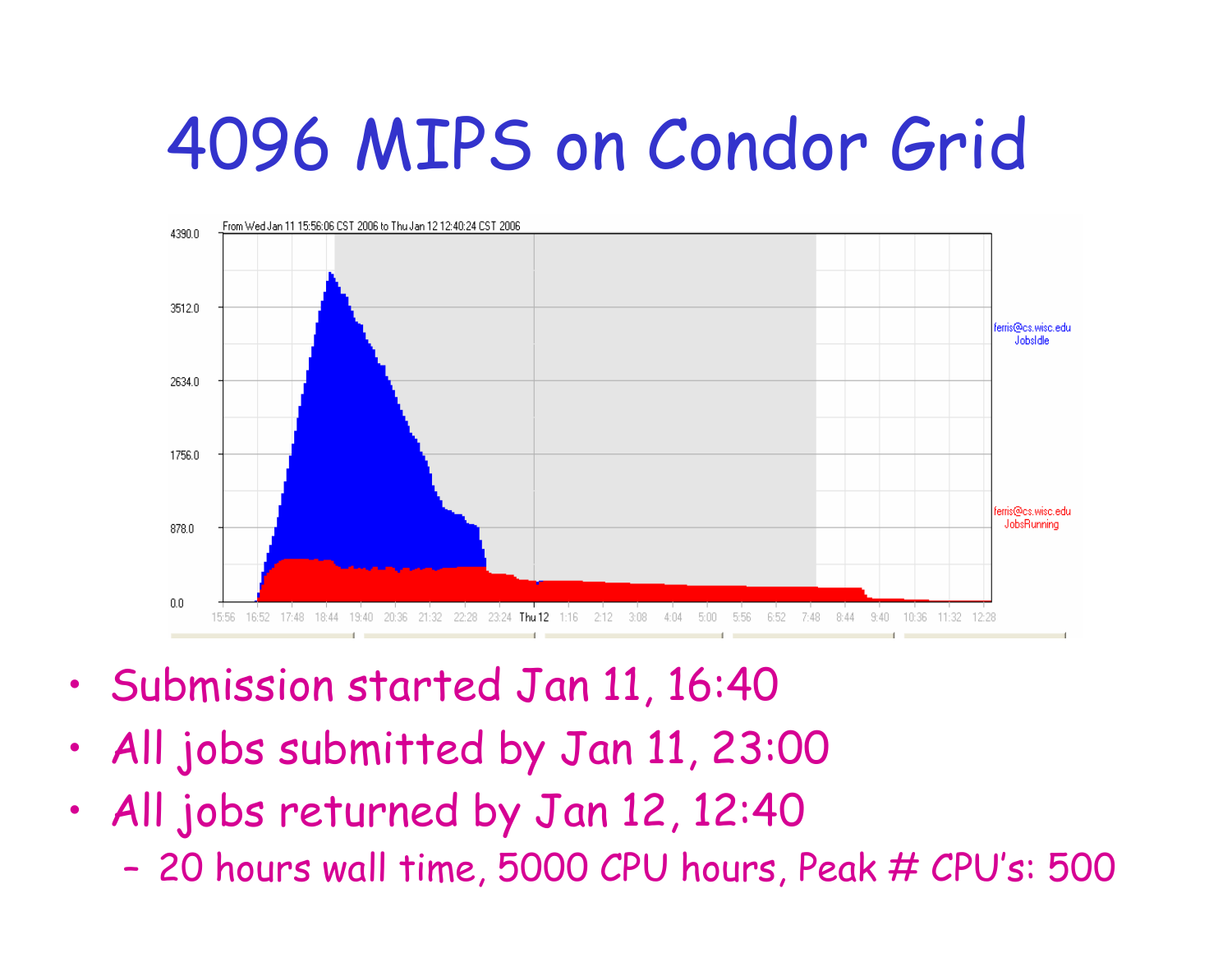## MIPLIB 2003 had 13 unsolved instances

| <b>2 MIPLIB 2003 - Table of contents - Microsoft Internet Explorer</b>                  |  |  |  |  |  |
|-----------------------------------------------------------------------------------------|--|--|--|--|--|
| File Edit View Favorites Tools Help                                                     |  |  |  |  |  |
| BBack • ⊙ • ■ 2 ☆ P Search ☆ Favorites ④ 2 • △ 回 • □ 説 %                                |  |  |  |  |  |
| Address <b>&amp; http://miplib.zib.de/miplib2003.php</b>                                |  |  |  |  |  |
|                                                                                         |  |  |  |  |  |
| <b>MIPLIB 2003</b><br>If instance can be solved within an hour with a commercial solver |  |  |  |  |  |
| $\bullet$ instance has been solved<br>$\bullet$ optimal solution to instance is unknown |  |  |  |  |  |

| <b>Status Name</b> |                   | с | Rows  | Cols  | NZ     | Int | Bin   | Con  | Objective   1    |    | $\overline{2}$ | 3 | 5 <sub>1</sub> | 6 |
|--------------------|-------------------|---|-------|-------|--------|-----|-------|------|------------------|----|----------------|---|----------------|---|
|                    | 10teams           | М | 230   | 2025  | 12150  |     | 1800  | 225  | 924              | Χı | Х              |   |                |   |
|                    | <u>a1c1s1</u>     | М | 3312  | 3648  | 10178  |     | 192   | 3456 | ◠                |    |                |   |                |   |
|                    | aflow30a          | М | 479   | 842   | 2091   |     | 421   | 421  | 1158   X         |    |                |   |                |   |
|                    | aflow40b          | М | 1442  | 2728  | 6783   |     | 1364  | 1364 | $1168$ $\times$  |    |                |   |                |   |
|                    | air04             | B | 823   | 8904  | 72965  |     | 8904  |      | 56137            |    |                |   |                |   |
|                    | air05             | В | 426   | 7195  | 52121  |     | 7195  |      | $26374$ $\times$ |    |                |   |                |   |
|                    | arki001           | м | 1048  | 1388  | 20439  | 123 | 415   |      | 850 7.58081e+06  |    | Х              |   |                |   |
|                    | <u>atlanta-ip</u> | М | 21732 | 48738 | 257532 | 106 | 46667 | 1965 | ◠                |    | Х              | X |                |   |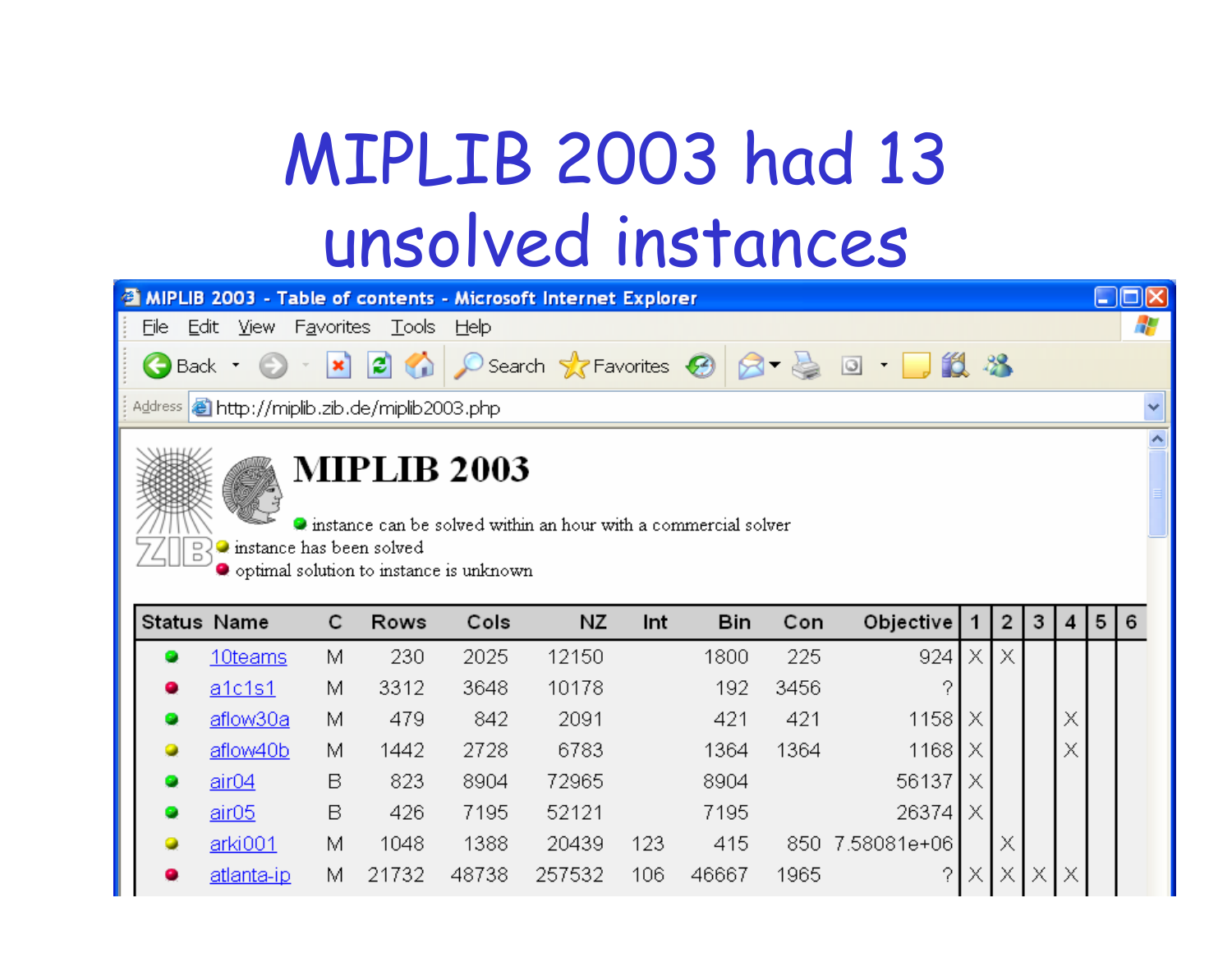## Problem with a-priori partitioning

- **99% of sub-problems very easy to solve**
- $\bullet$ **1% (almost) as difficult as the original problem**
- • **How can we find <sup>n</sup> sub-problems with similar (but reduced) level of difficulty?**
	- –**B&C Code keeps a list of open/unexplored nodes**
	- – **Problem-bounds of these open nodes represent partitioning of the original problem**

|     | <b>Nodes</b>    |                                                  |    | <b>Best</b> | Cuts/ |         |      |     |
|-----|-----------------|--------------------------------------------------|----|-------------|-------|---------|------|-----|
|     |                 | Node Left Objective IInf Integer Best Node ItCnt |    |             |       |         |      | Gap |
| 0   | $\bf{0}$        | 29.6862                                          | 64 |             |       | 29.6862 | 165  |     |
| 100 | 37 <sub>2</sub> | 17,0000                                          | 14 |             |       | 25,0000 | 2230 |     |
| 200 | 70              | 21,8429                                          | 22 |             |       | 24,0000 | 4022 |     |
|     |                 |                                                  |    |             |       |         |      |     |

• GAMS/CPLEX Option dumptree n creates *n* bound files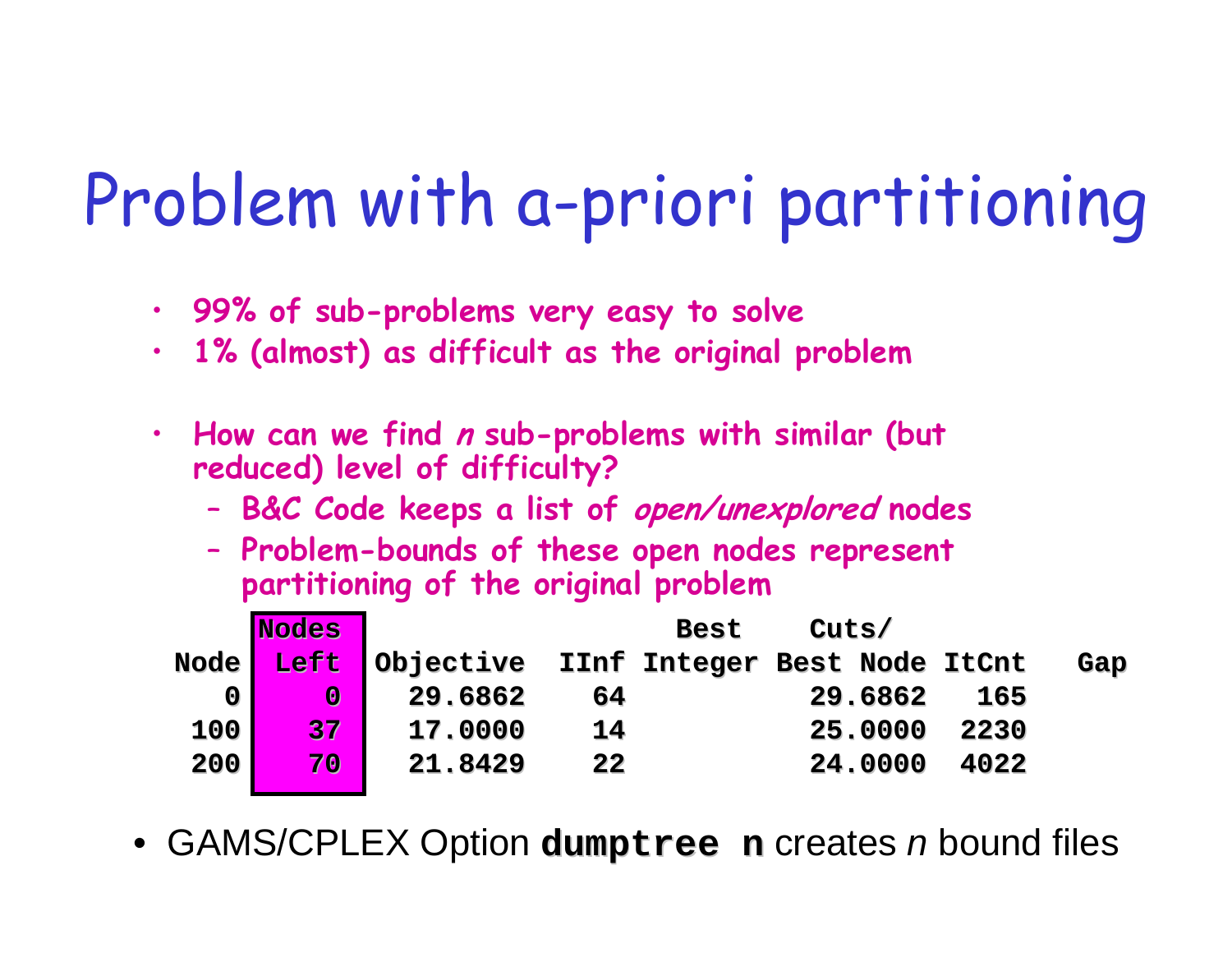## How difficult is a subproblem?

- • **What is a good estimate for how difficult a subproblem is?**
	- – **Look at the LP value of a subproblem**
	- – **The smaller the LP value (assuming minimization) the more difficult the subproblem**



- **Cplex Default**
- •**Cplex Strong Branching**
- **Spend more time in subproblem generation**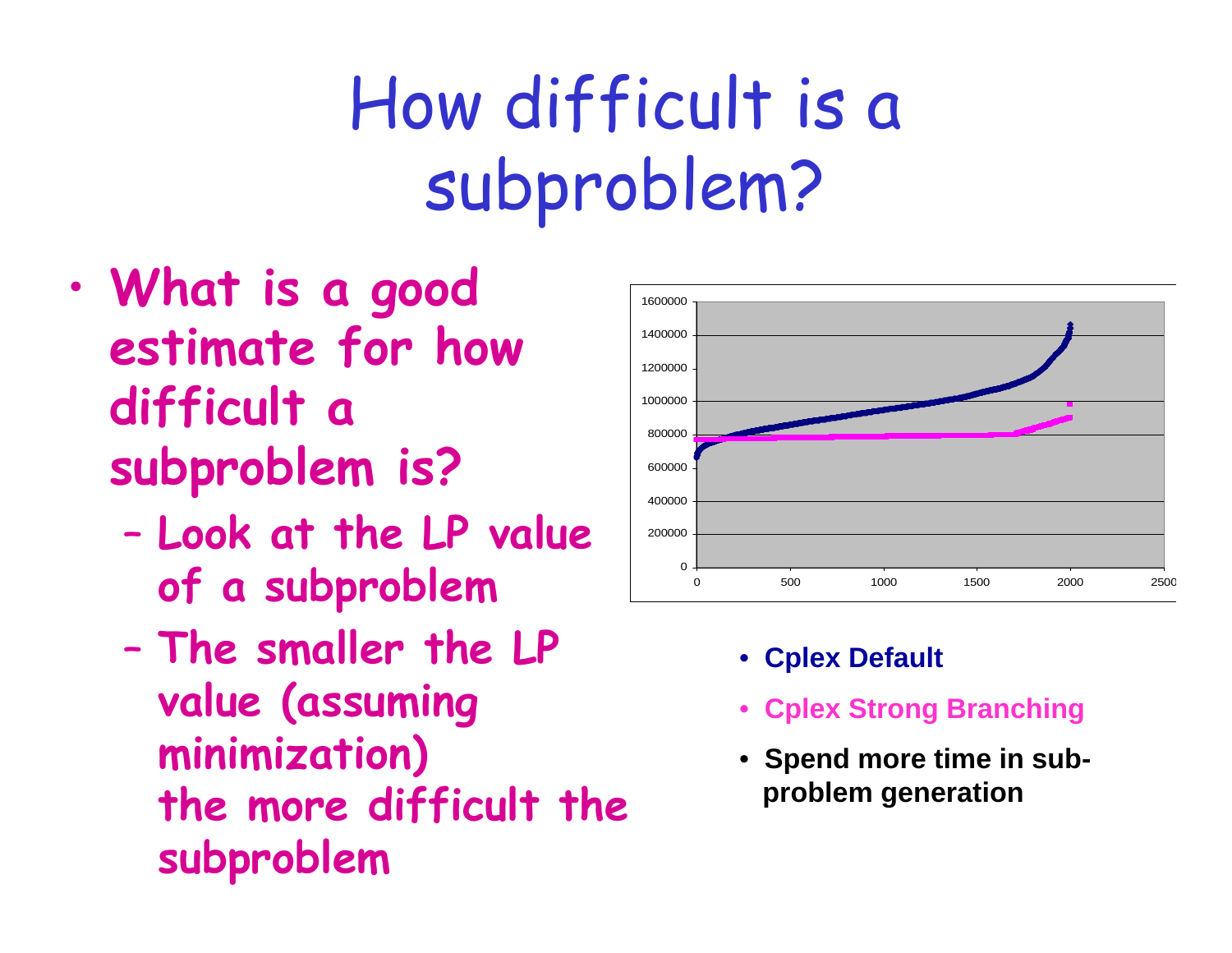#### Putting it all together

Generate *n* sub-problems using GAMS/CPLEX with dumpopt *n;* 

```
loop(
n
,
   load nth bound file; th bound file;
   generate and submit generate and submit 
nth sub
-problem problem
);
Repeat
   loop(
n$(not collected), collected),
      if (n finished, finished, 
          1oad nth-solution and mark n as collected));
   sleep some time; sleep some time;
Until all collected; Until all collected;
```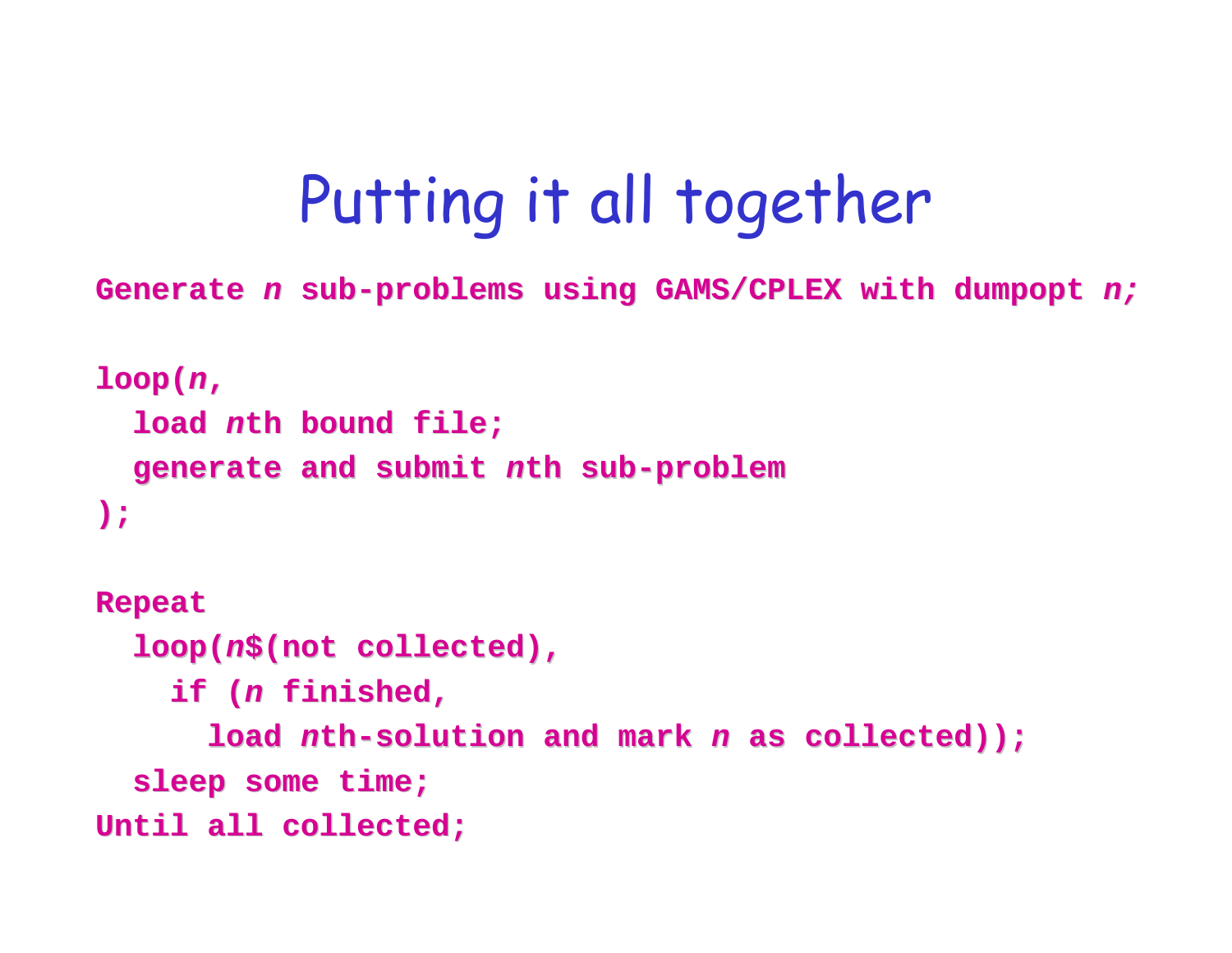#### Communication

- Incumbent solution allows pruning of nodes with larger LP solution value
	- –How greedy are you?
	- –Shared file system (unreliable, unavailable)
	- – condor\_chirp for inter-worker communication (background process on worker)
- Hence communicate newly found incumbent to all subproblems
	- –Subproblems not started: Start with **cutoff**
	- – Running subproblems: Update **cutoff** with a GAMS/CPLEX option file that is read while running (solver option facilitates on-the-fly strategy changes)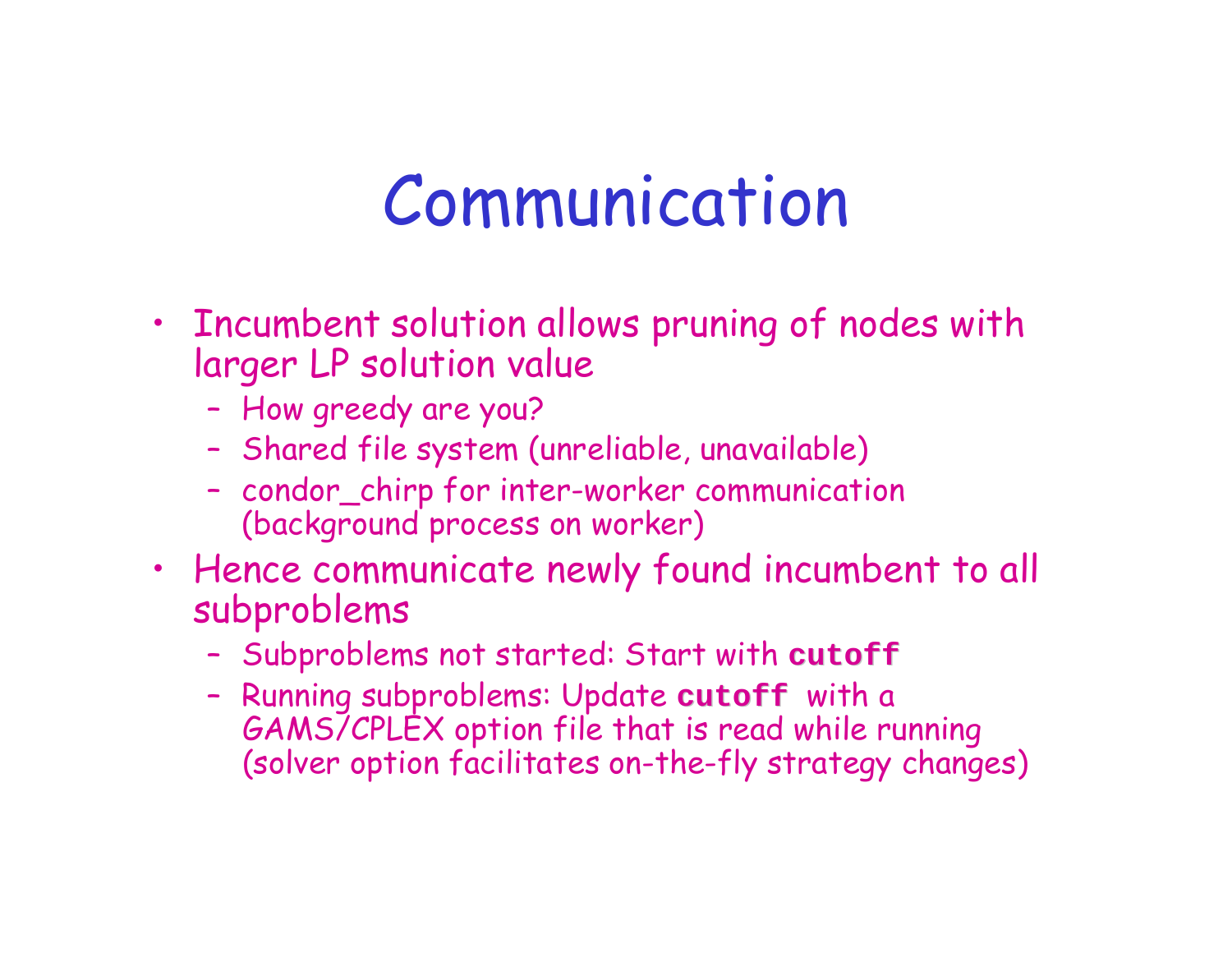## Strategy

- Strategy:
	- – Have one machine working on good solutions for original problem
		- CPLEX **mipemphasis mipemphasis <sup>1</sup>**or **<sup>4</sup>**
	- – Subproblem emphasis on best-bound
		- CPLEX **mipemphasis mipemphasis <sup>3</sup>**
	- –Repartition longest running jobs
	- –Restart from incumbent (cf NLP)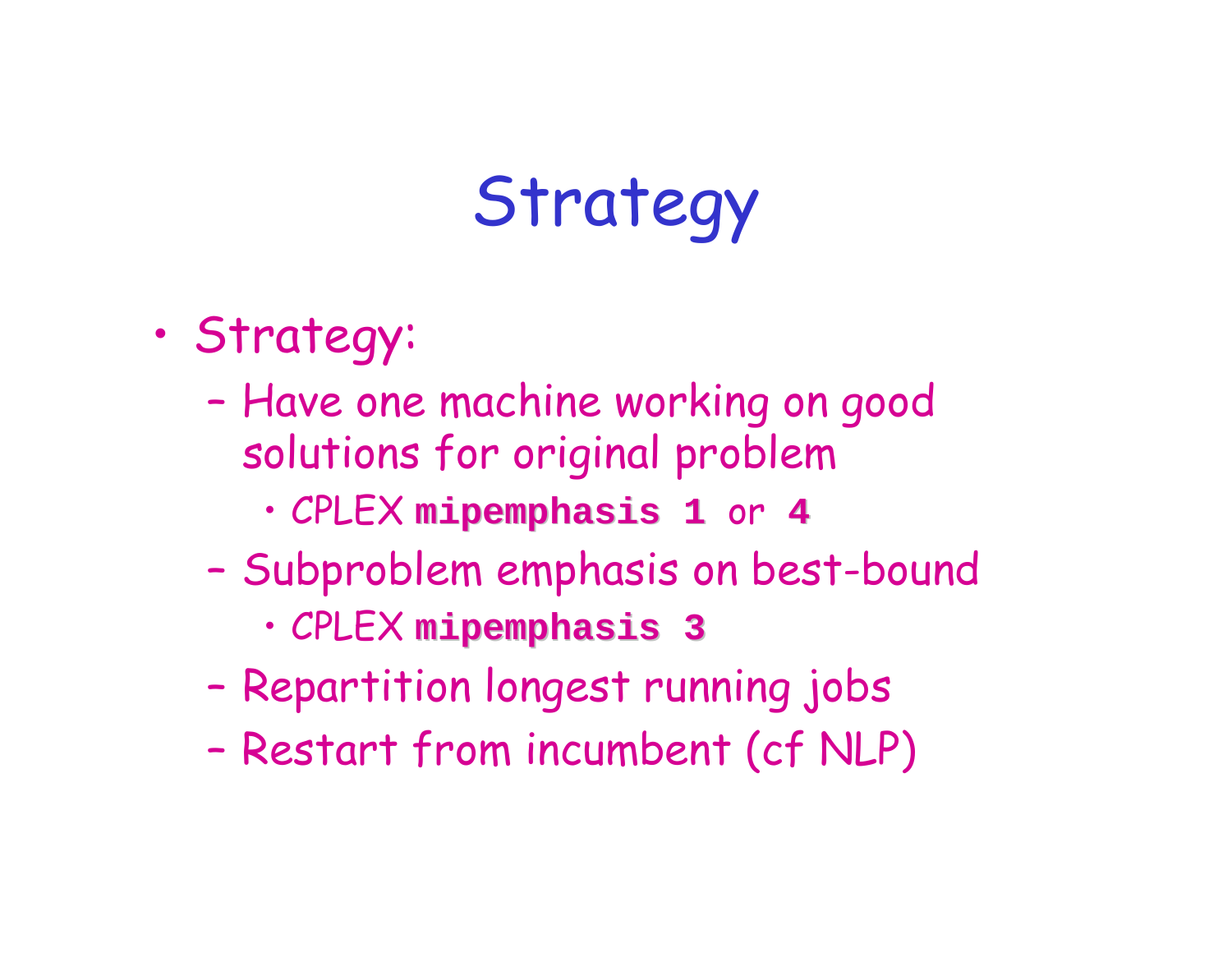### Grid resources used



Partitioned into 1000 subproblems, over 300 machines running for multiple days

main submitting machine died, jobs not lost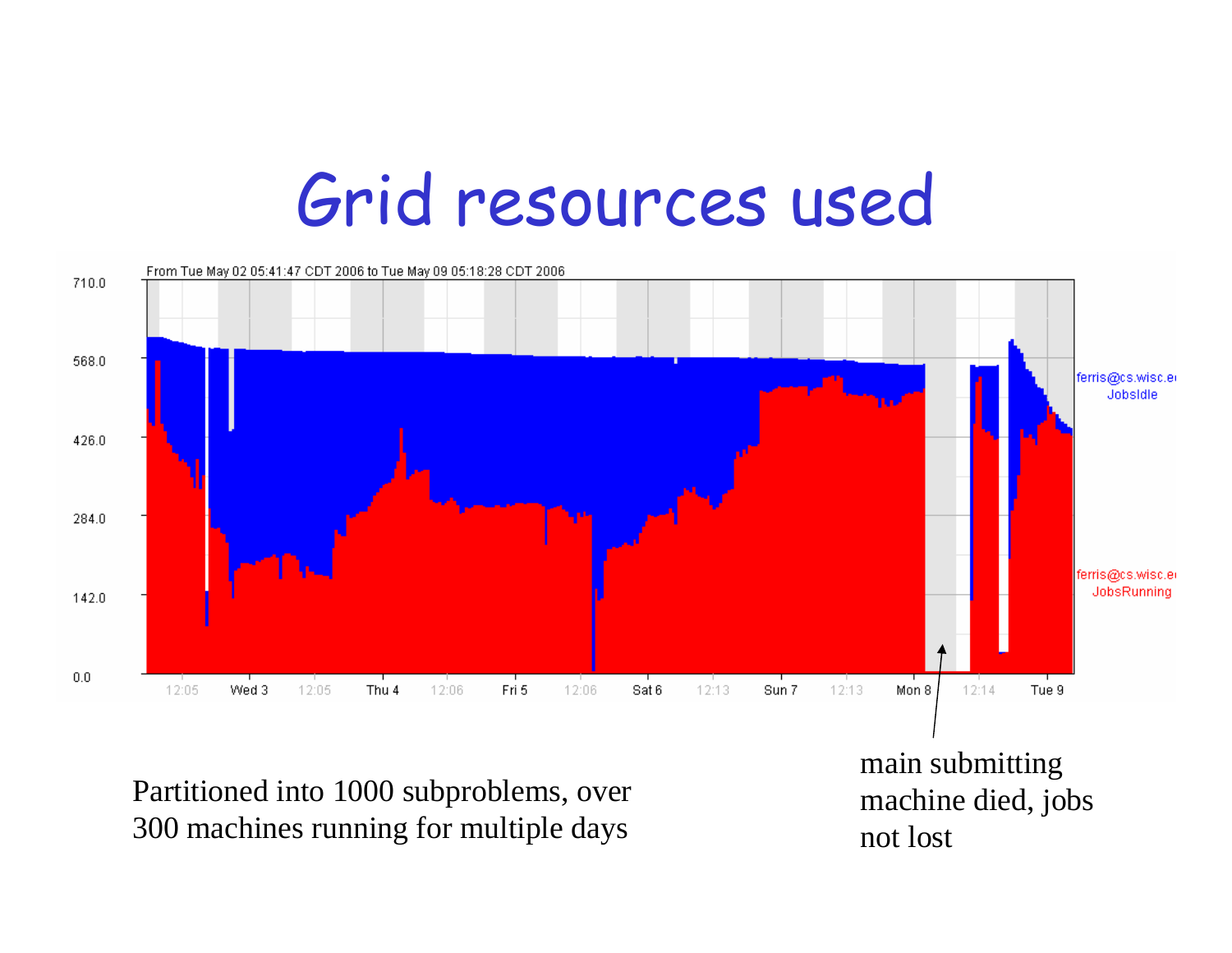#### Some results

|                        | <b>ROLL3000</b> | <b>A1C1S1</b> | <b>TIMTAB2</b> (added<br>problem cuts) |
|------------------------|-----------------|---------------|----------------------------------------|
| #sub-problems          | 986             | 1089          | 3320                                   |
| objective              | 12890           | 11503.4       | 1096557.                               |
| #Cplex B&B nodes       | 400,034         | 1,921,736     | 17,092,215                             |
| <b>CPU</b> time used   | <b>50h</b>      | 3452h         | 2384h                                  |
| <b>CPU time wasted</b> | 0.5h            | <b>248h</b>   | 361h                                   |
| <b>Wall time</b>       | Over night      | Over night    | Over night                             |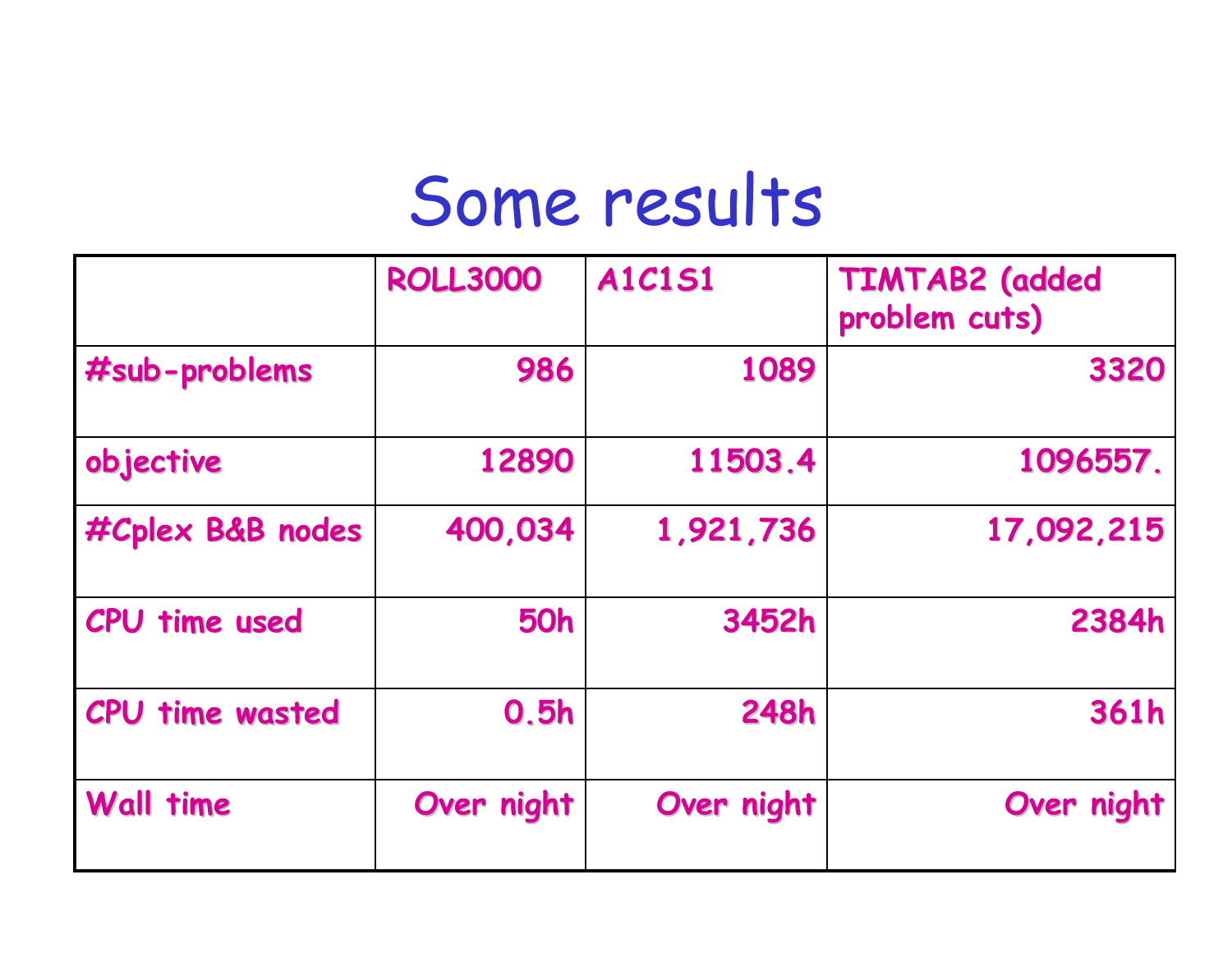### Other Results

- • Problem SWATH (TSP type problem) + sub-tour elimination cuts:
- •
	- Subproblems: 1539 (23 not finished)
- •Objective: 467.407
- CPU time used:
- •CPU time wasted: 71557 hr (8.2 years!)
- •Nodes explored: 721,718,141

36159 hr (4.1 years)

- 
- 
- • Second Level Partitioning (subdivide of several of the 23 outstanding problems):

| Subproblems:     | 2000        |
|------------------|-------------|
| CPU time used:   | 2,232 hr    |
| CPU time wasted: | 24,000 hr   |
| Nodes explored:  | 464,006,423 |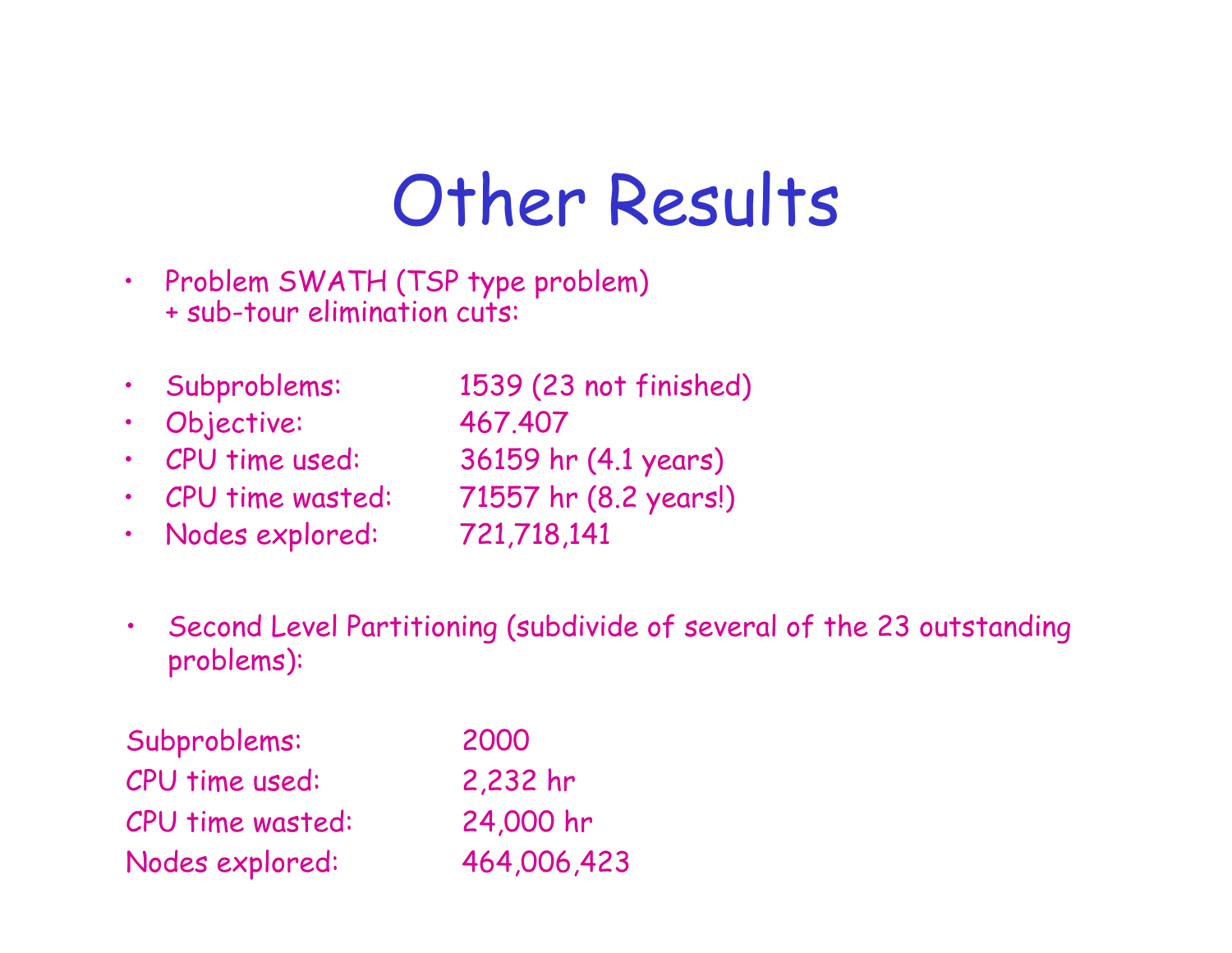### A word of caution

- •Go back to original SWATH paper!
- • Understand underlying (20 var) TSP with "supernodes"
- • 5 rounds of subtour elimination cuts, 32 extra constraints in all
- • Problem solved in less than 20 minutes on a single machine using **CoinChcl**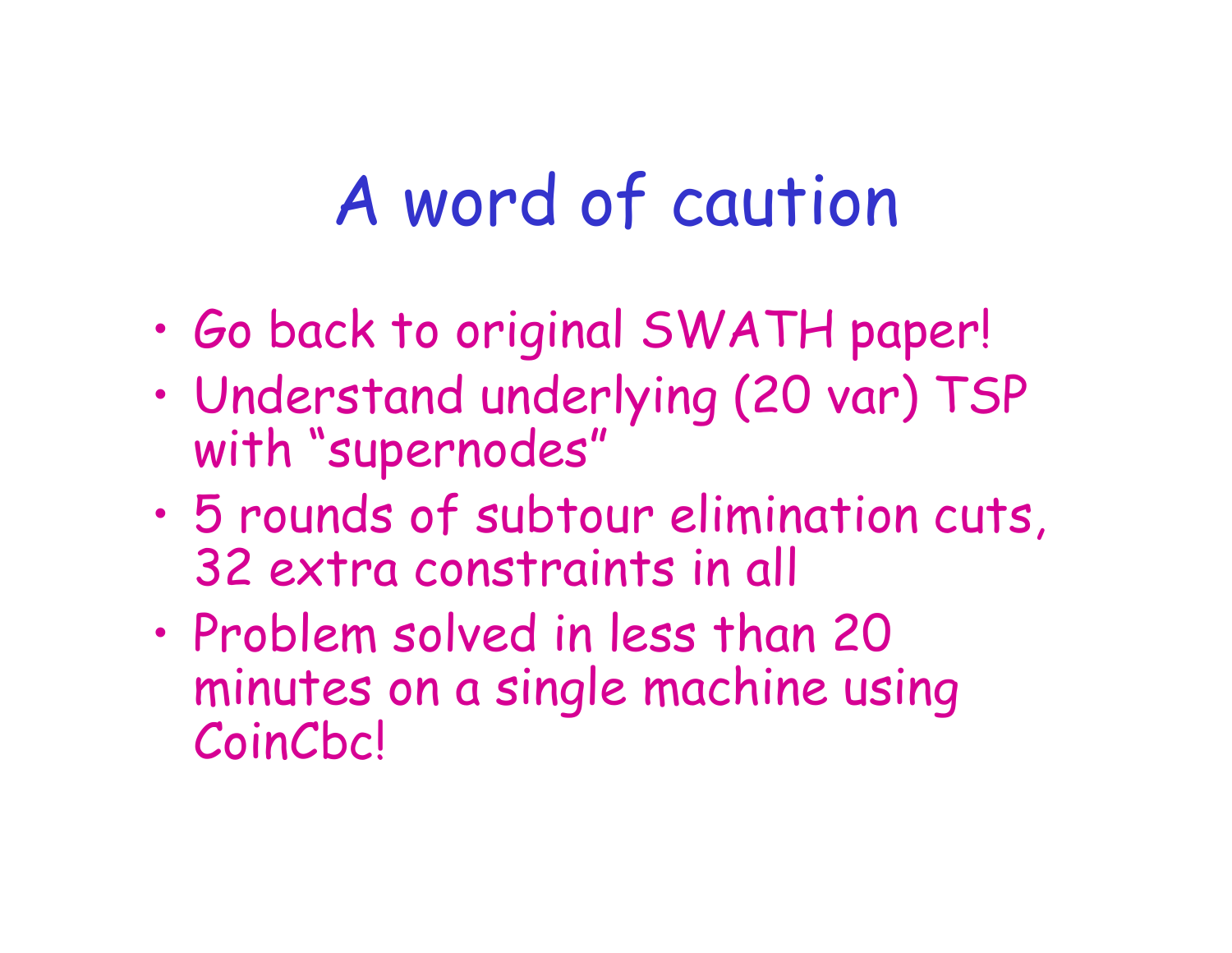#### Scheduling Multistage Batch Plants

- •Solution within 1 day
- • Three level decision process (GAMS)
	- –Split order into batches
	- –Assign batches to processing units
	- –Sequence batches over stages
- •Instance 1: solved sequentially CPLEX
- •Instance 2: solved GAMS/CPLEX/Condor
- •Instance 3: gap (1176-1185) after 24h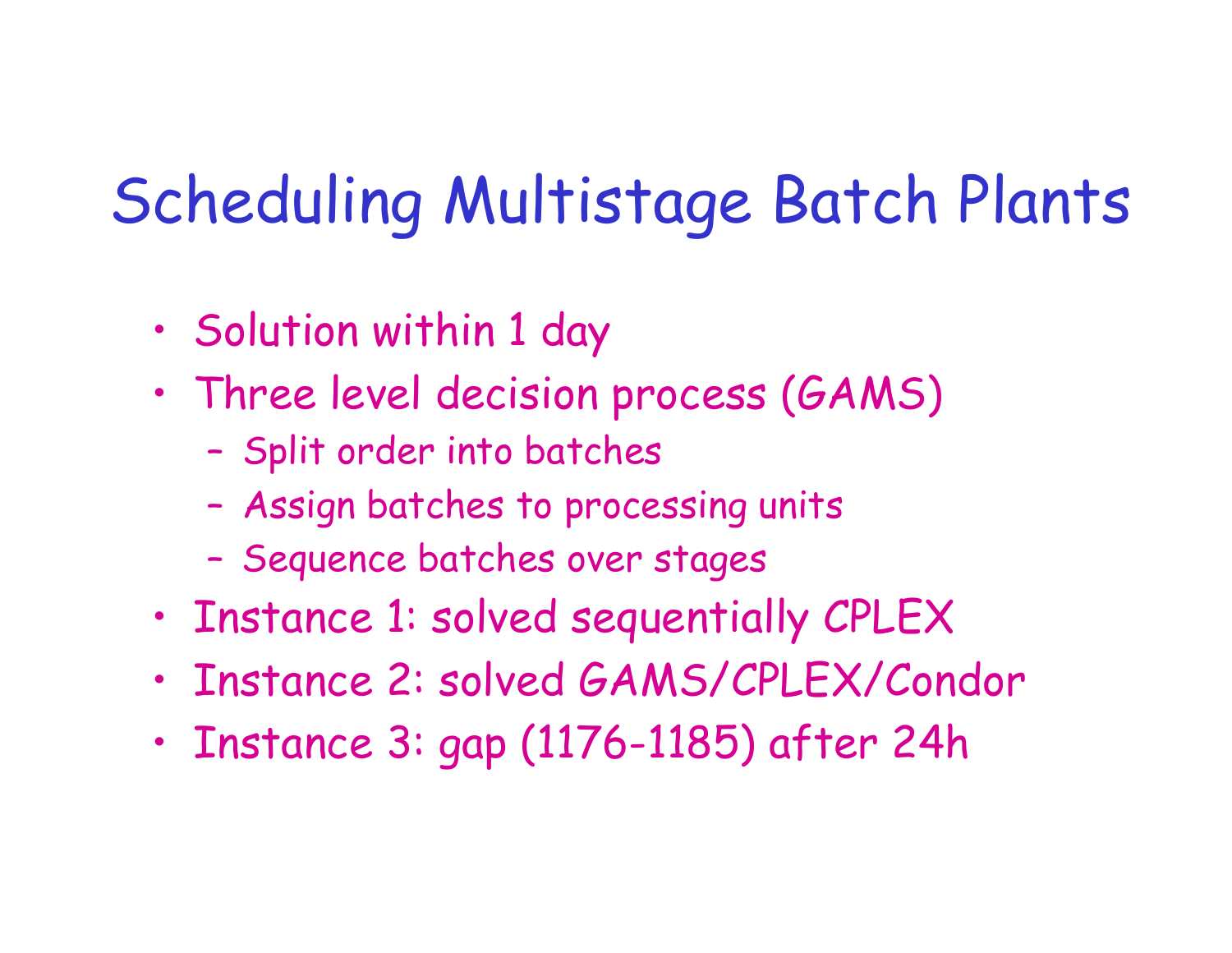## Adaptive SB Method

- Split model using "domain expertise" at top levels 234 jobs, fixes batches and some assignments
- Apply (very) strong branching to generate a collection of subproblems
- Solve each subproblem
	- – If 2 hour time limit reached, reapply strong branching to subdivide and resolve
- •Instance 3 solved (22 hours) - 4 branching levels
- (5 days,22 hrs; nodes = 58,630,425; 7356 jobs)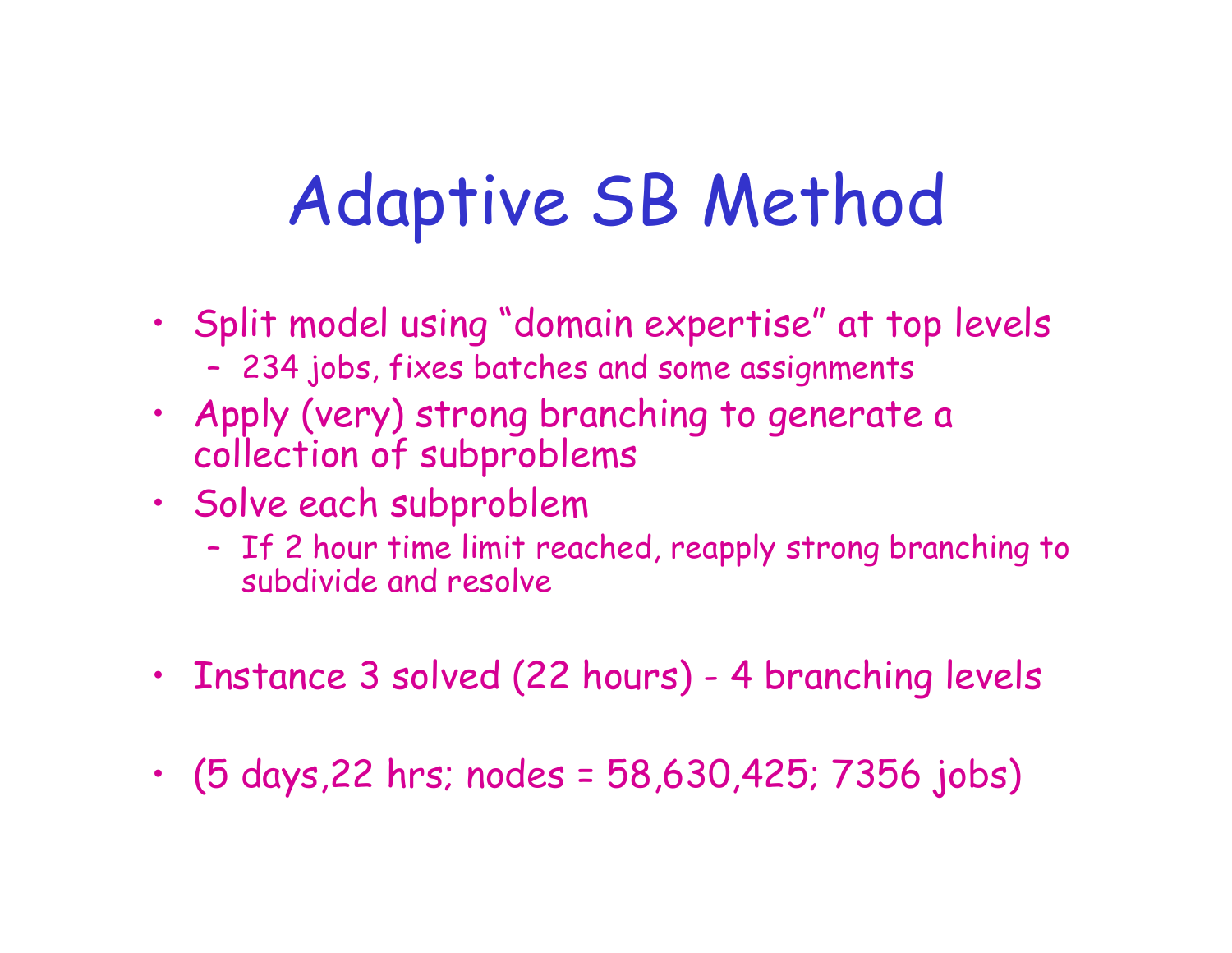### Summary

- GAMS/CPLEX dumpopt <sup>n</sup>
	- a-priori problem partition of MIP
- Use GAMS Grid facilities, Condor, and GAMS/CPLEX to generate, submit, and solve n subproblems
- •Communication of updated incumbent is essential
- •Solved two previously unsolved problems (ROLL3000, A1C1S1) from MIPLIB2003 over night (with few hundred machines available)
- •Brute force has its limits, but with some additional problem specific knowledge (turned into problem specific cuts) one more problem (TIMTAB2) could be solved over night
- •Problem knowledge still very useful, solved (SWATH)
- •Some problems in MIPLIB2003 will remain unsolved for a while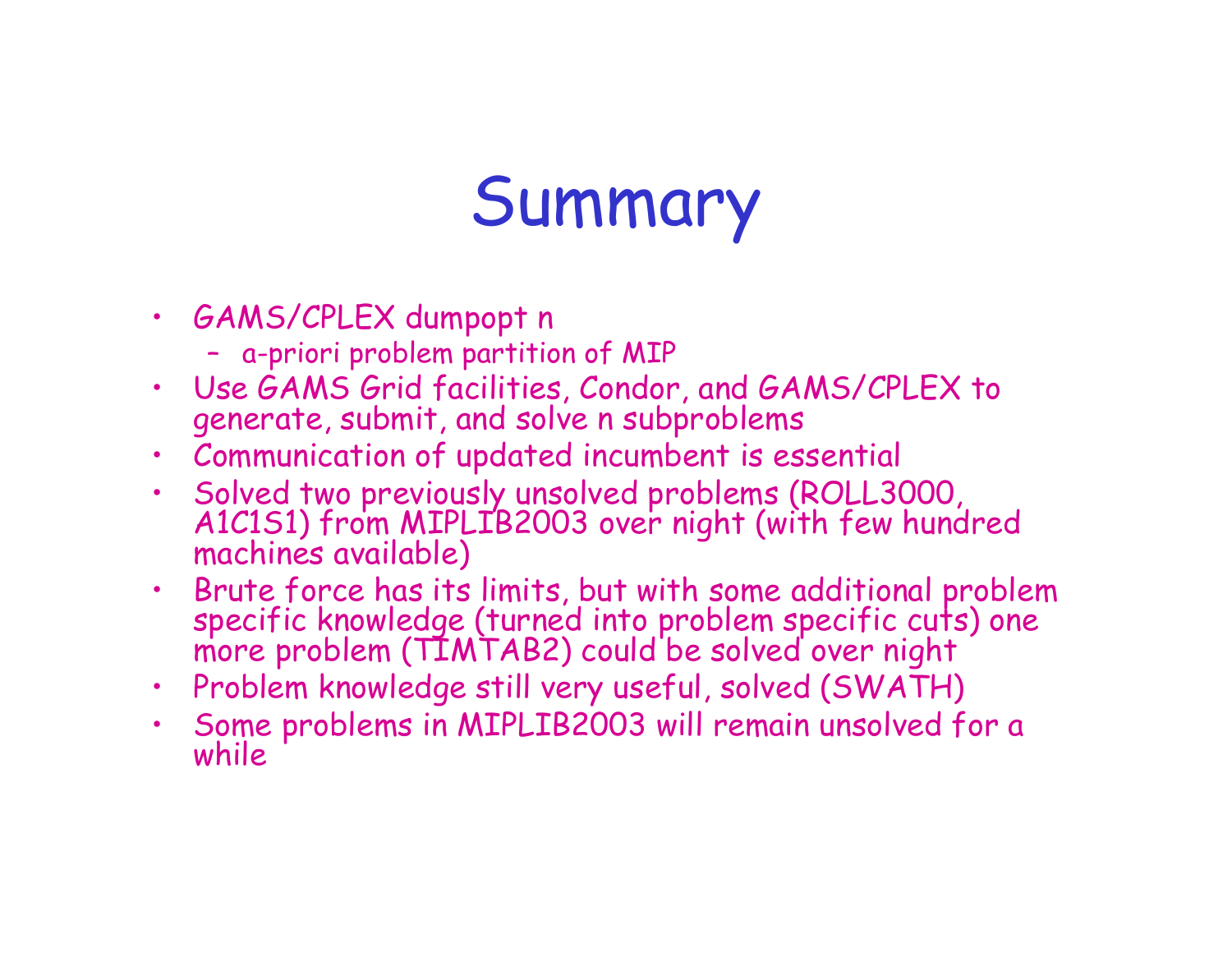#### Conclusions

- • Massive parallel and distributed computing environments are available (e.g. Condor, IBM, SUN)
- • Grid computing capability available for optimizers in convenient environment via simple language extensions to modeling languages
- • Today's modeling languages are well suited to experiment with coarse grain parallel approaches for solving difficult problems